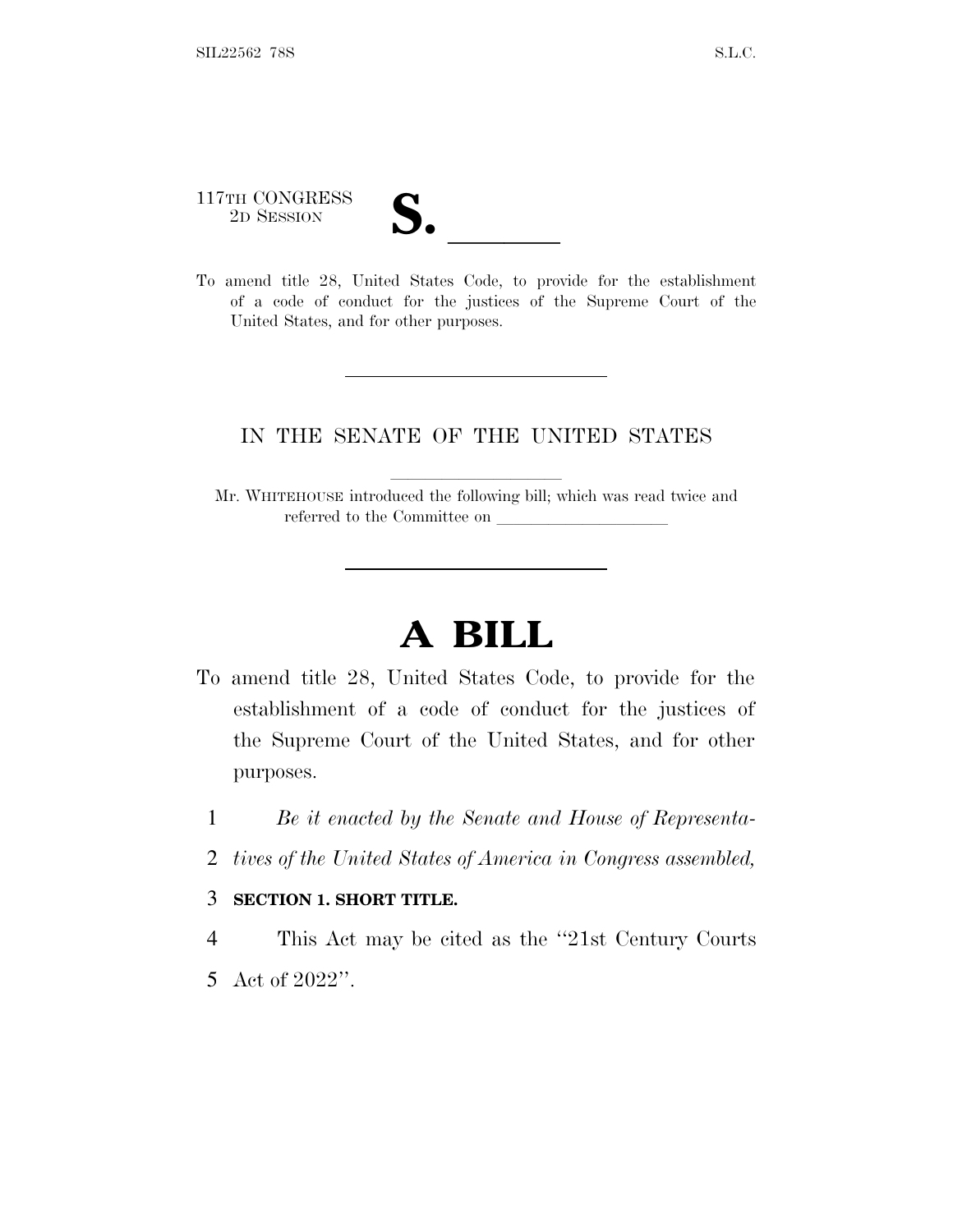$\mathfrak{D}$ 

# **SEC. 2. CODE OF CONDUCT FOR THE SUPREME COURT OF THE UNITED STATES.**

 (a) I<sup>N</sup> GENERAL.—Chapter 16 of title 28, United States Code, is amended by adding at the end the fol-lowing:

#### **''§ 365. Codes of conduct**

 ''(a) Not later than 180 days after the date of the enactment of this section—

 ''(1) the Supreme Court of the United States shall, after appropriate public notice and opportunity for comment, issue a code of conduct for the justices of the Supreme Court; and

 ''(2) the Judicial Conference of the United States shall issue a code of conduct for the judges of the courts of appeals, the district courts (includ- ing bankruptcy judges and magistrate judges), and the Court of International Trade.

 ''(b) The Supreme Court and the Judicial Conference may modify the applicable codes of conduct under this sec- tion after giving appropriate public notice and opportunity for comment.''.

22 (b) TECHNICAL AND CONFORMING AMENDMENT. The table of sections for chapter 16 of title 28, United States Code, is amended by adding at the end the fol-lowing:

''365. Codes of conduct.''.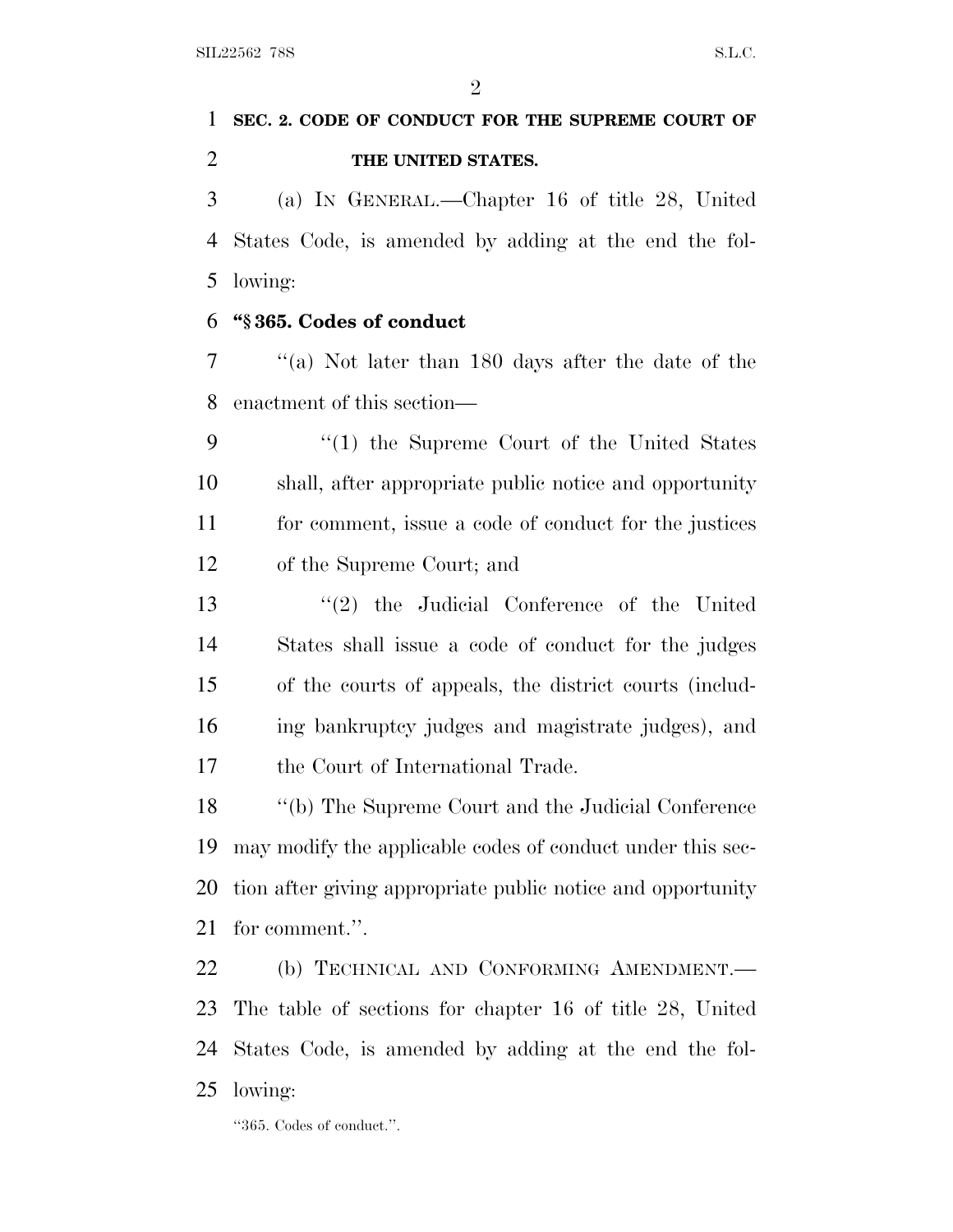#### **SEC. 3. DISQUALIFICATION OF FEDERAL JUDGES.**

 Section 455 of title 28, United States Code, is amended—

 (1) in subsection (a), by inserting ''bankruptcy judge,'' after ''judge,'';

 (2) in subsection (b), by adding at the end the following:

8 "(6) Where the justice, judge bankruptcy judge, or magistrate judge of the United States received, during the 6-year period ending on the date on which the judge was assigned to the proceeding, in- come, a gift, or reimbursement required to be re- ported under section 102 of the Ethics in Govern- ment Act of 1978 (5 U.S.C. App.) from a party to the proceeding, a lawyer in the proceeding, an indi- vidual employed in a supervisory capacity by a party or law firm in the proceeding, or an affiliate of a party or law firm in the proceeding.

 ''(7) Where a party to the proceeding, a lawyer in the proceeding, an individual employed in a super- visory capacity by a party or law firm in the pro- ceeding, or an affiliate of a party or law firm in the proceeding made any lobbying contact or spent sub- stantial funds in support of the nomination, con-firmation, or appointment of the justice, judge,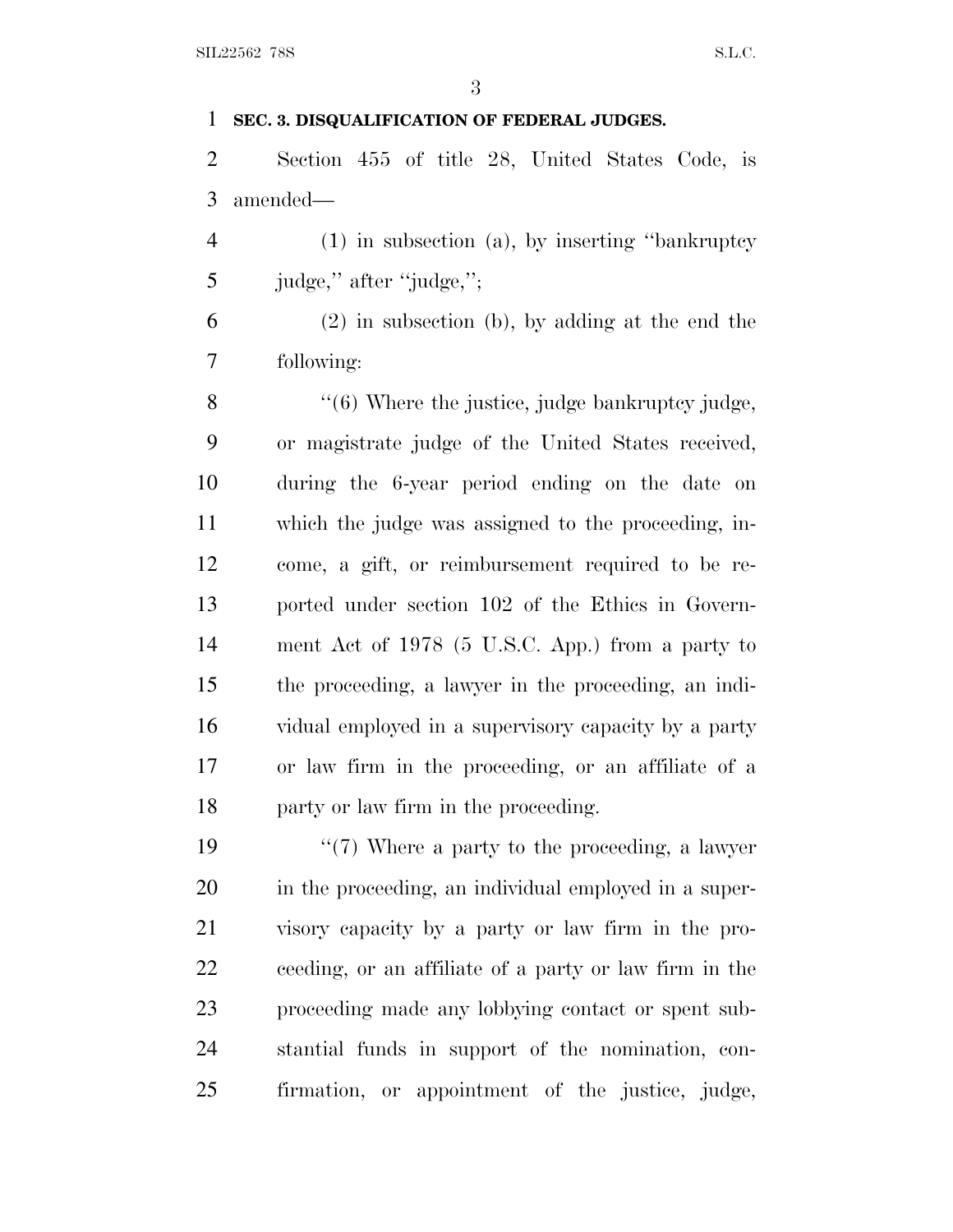$SLL22562$  78S S.L.C.

 bankruptcy judge, or magistrate judge of the United States.

3 "(8) Where the justice, judge, bankruptcy judge, or magistrate judge of the United States, their spouse, child, or spouse of their child has, dur- ing the 6-year period ending on the date on which the justice, judge, bankruptcy judge, or magistrate judge of the United States was assigned to the pro-ceeding—

 $\langle (A) \rangle$  received income, a gift, or reimburse- ment required to be reported under section 102 of the Ethics in Government Act of 1978 (5 U.S.C. App.) from, or been employed or volun- teered for more than 6 consecutive months in an official supervisory or advisory capacity for a party to the proceeding, a lawyer in the pro- ceeding, or an affiliate of a party or law firm in the proceeding; or

 ''(B) been employed or volunteered for more than 6 consecutive months in an official supervisory or advisory capacity alongside a 22 lawyer in the proceeding.";

 (3) by striking subsection (c) and inserting the following: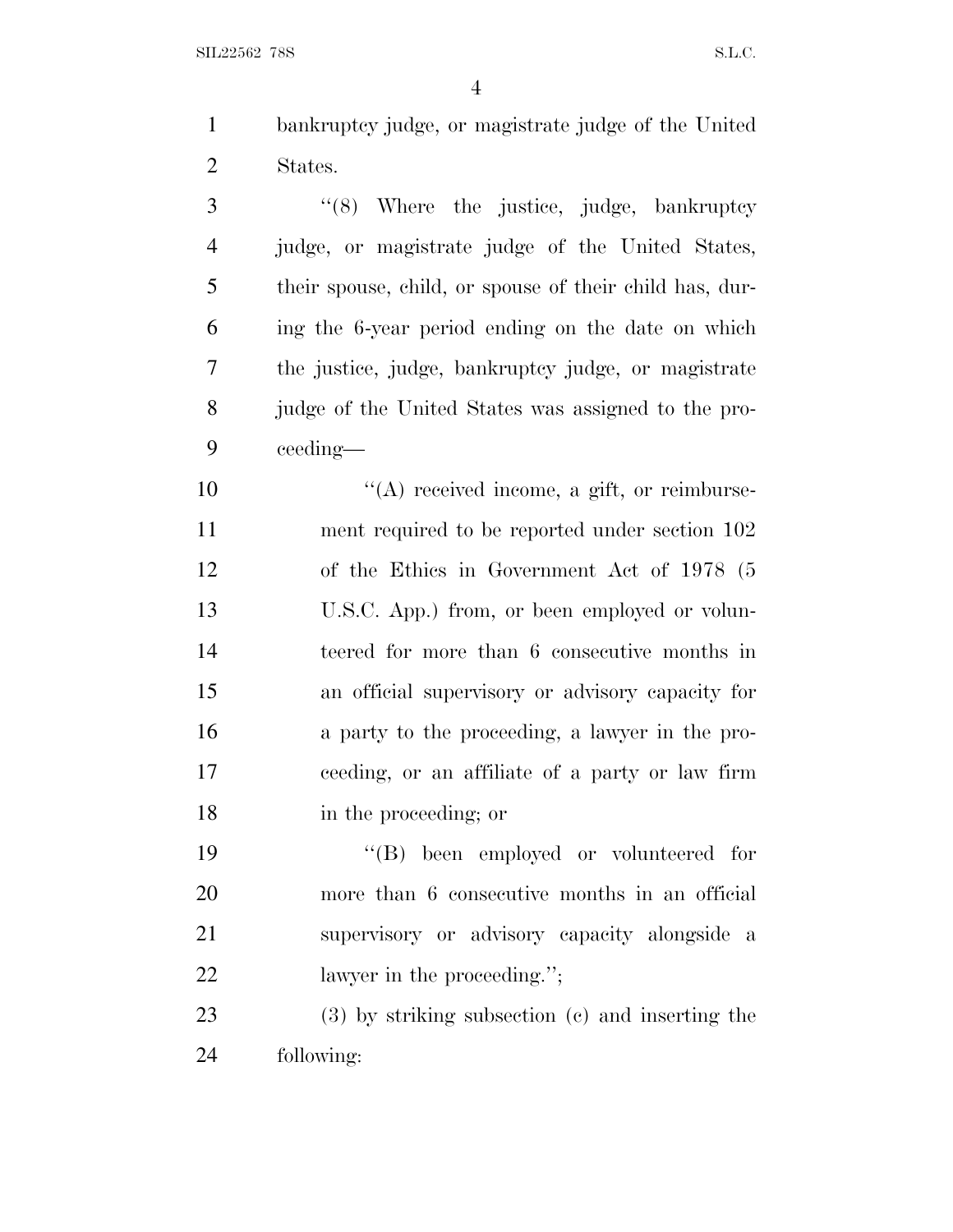| $\mathbf{1}$ | "(c) A justice, judge, bankruptcy judge, or magistrate               |
|--------------|----------------------------------------------------------------------|
| 2            | judge of the United States shall be informed about—                  |
| 3            | $"(1)$ the personal and fiduciary financial inter-                   |
| 4            | ests of the justice, judge, bankruptcy judge, or mag-                |
| 5            | istrate judge of the United States;                                  |
| 6            | $(2)$ the personal financial interests of the                        |
| 7            | spouse and minor children residing in the household                  |
| 8            | of the justice, judge, bankruptcy judge, or mag-                     |
| 9            | istrate judge of the United States; and                              |
| 10           | $\lq(3)$ any interest that could be substantially af-                |
| 11           | fected by the outcome of the proceeding.";                           |
| 12           | $(4)$ in subsection $(d)$ —                                          |
| 13           | $(A)$ in paragraph $(4)$ —                                           |
| 14           | (i) in clause (iii), by inserting "and"                              |
| 15           | at the end;                                                          |
| 16           | (ii) in clause (iv), by striking the pe-                             |
| 17           | riod at the end and inserting a semicolon;                           |
| 18           | and                                                                  |
| 19           | (B) by adding at the end the following:                              |
| 20           | "(5) 'official supervisory or advisory capacity'                     |
| 21           | includes acting as a director, officer, trustee, or any              |
| 22           | other equivalent position;                                           |
| 23           | $\cdot\cdot$ (6) $\cdot$ affiliate' means an entity that effectively |
| 24           | controls or is controlled by another entity or is asso-              |
| 25           | ciated with another entity under common ownership                    |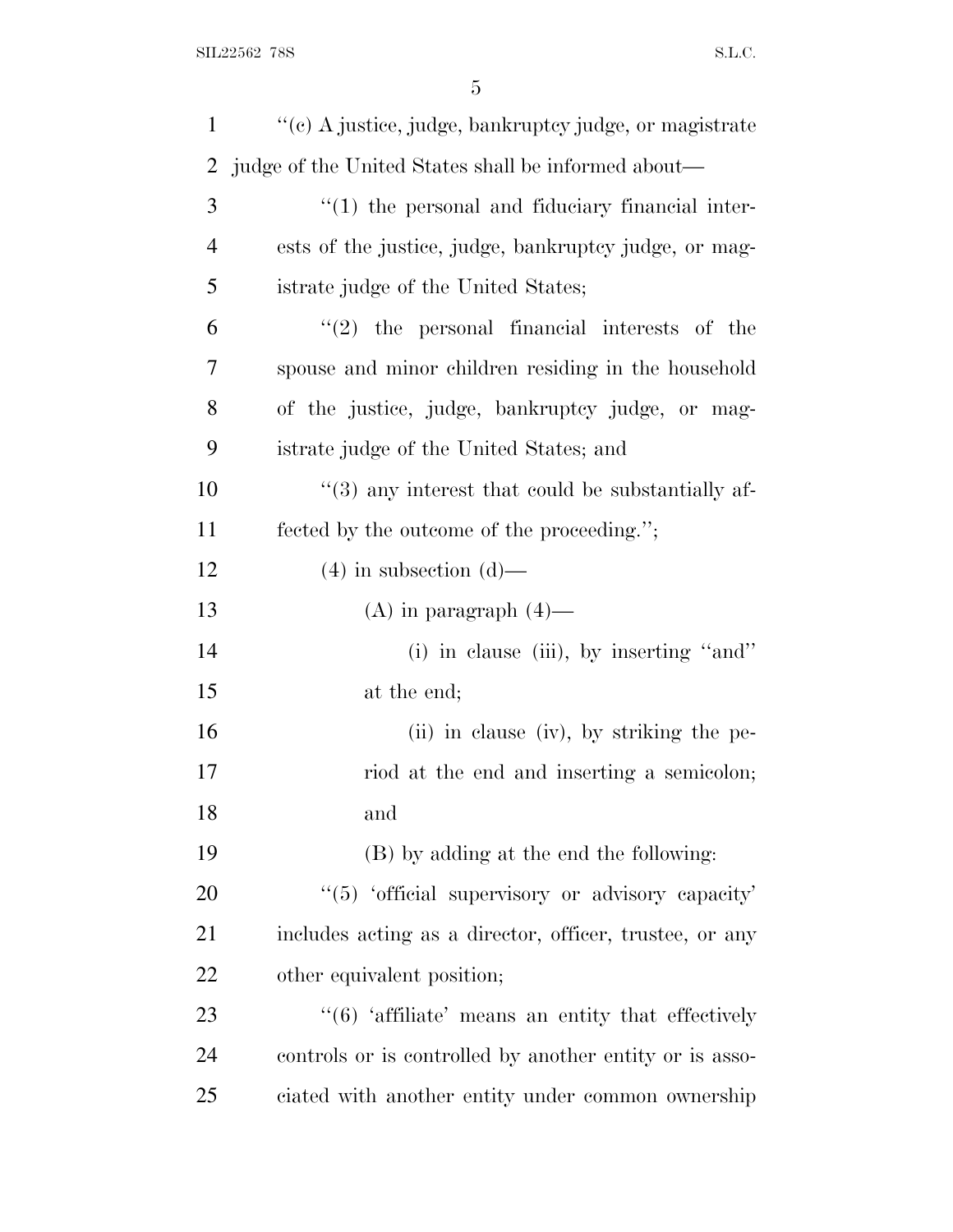| $\mathbf{1}$   | or control, regardless of tax status or corporate       |
|----------------|---------------------------------------------------------|
| $\overline{2}$ | form. Whether an entity is an affiliate of another      |
| 3              | shall be determined under the totality of the cir-      |
| $\overline{4}$ | cumstances, including—                                  |
| 5              | "(A) whether the entities share employees,              |
| 6              | board members, or officers;                             |
| $\overline{7}$ | $\lq\lq$ ) whether the entities share facilities or     |
| 8              | mailing addresses;                                      |
| 9              | $\cdot$ (C) whether the entities are related orga-      |
| 10             | nizations, as defined by the Internal Revenue           |
| 11             | Service; and                                            |
| 12             | $\lq\lq$ (D) any indicia that the 2 entities are        |
| 13             | alter egos or otherwise effectively the same or-        |
| 14             | ganization regardless of tax status or corporate        |
| 15             | form;                                                   |
| 16             | $\lq(7)$ 'substantial funds' means an amount of         |
| 17             | money that a reasonable person would consider to be     |
| 18             | significant based on the totality of circumstances, in- |
| 19             | $cluding$ —                                             |
| 20             | $\cdot$ (A) the proportion of funds spent relative      |
| 21             | to the revenues or expenditures of the indi-            |
| 22             | vidual or entity;                                       |
| 23             | $\lq\lq$ (B) the proportion of funds spent relative     |
| 24             | to other known spending in support of the nom-          |
| 25             | ination, confirmation, or appointment of the            |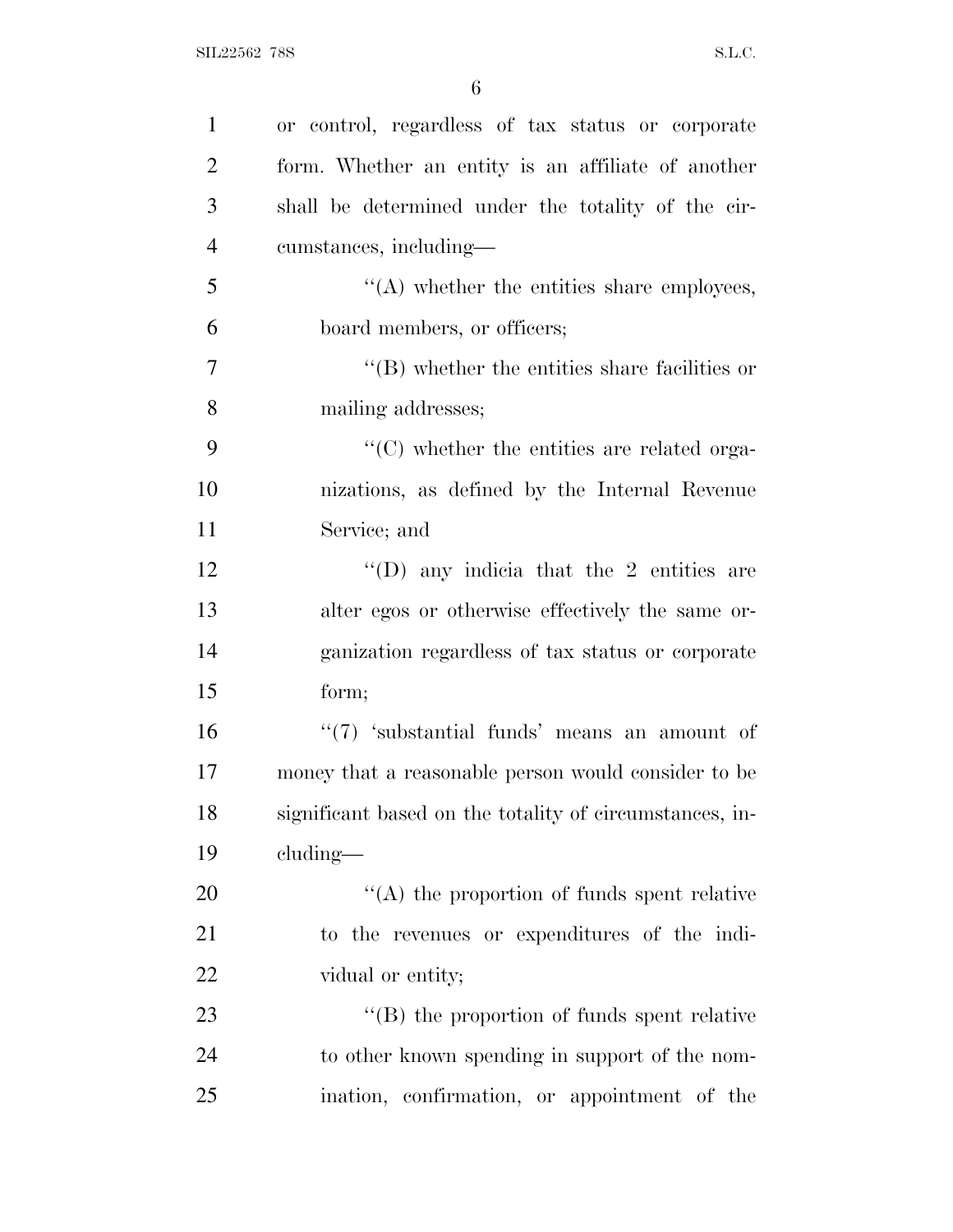| $\mathbf{1}$   | justice, judge, bankruptcy judge, or magistrate               |
|----------------|---------------------------------------------------------------|
| $\overline{2}$ | judge of the United States; and                               |
| 3              | "(C) any other objective indicia of the sig-                  |
| $\overline{4}$ | nificance of the financial support of the indi-               |
| 5              | vidual or entity for the nomination, confirma-                |
| 6              | tion, or appointment of the justice, judge, bank-             |
| 7              | ruptcy judge, or magistrate judge of the United               |
| 8              | States.";                                                     |
| 9              | $(5)$ in subsection $(e)$ —                                   |
| 10             | $(A)$ by adding "bankruptcy judge," after                     |
| 11             | "judge,";                                                     |
| 12             | $(B)$ in the first sentence, by inserting ",                  |
| 13             | unless the ground for disqualification arises                 |
| 14             | under paragraph (7) of that subsection" before                |
| 15             | the period at the end;                                        |
| 16             | (C) after the second sentence, by adding                      |
| 17             | "Where the ground for disqualification arises"                |
| 18             | only under subsection $(b)(7)$ , waiver may be ac-            |
| 19             | cepted only if offered by all parties to the pro-             |
| 20             | ceeding.";                                                    |
| 21             | $(6)$ in subsection $(f)$ , by inserting "under sub-          |
| 22             | section $(b)(4)$ " after "disqualified"; and                  |
| 23             | (7) by adding at the end the following:                       |
| 24             | "(g) If a justice, judge, bankruptcy judge, or mag-           |
| 25             | istrate judge learns that a condition requiring disqualifica- |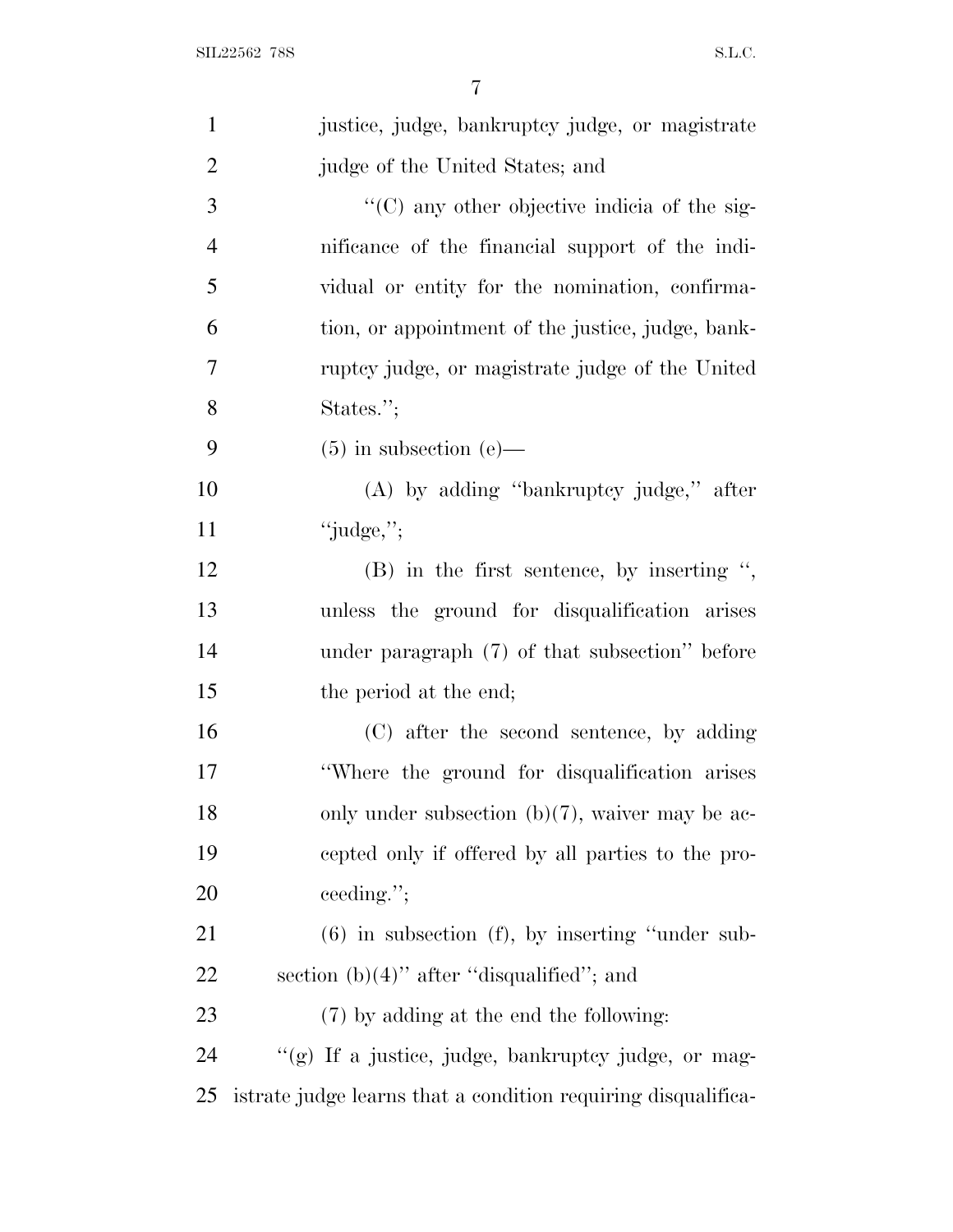tion under this section is present, the justice, judge, bank-ruptcy judge, or magistrate judge shall—

3 "(1) immediately notify all parties to the pro-ceeding; and

5 "(2) include the notification required under paragraph (1) in the official record of the pro-ceeding.

 $\langle f(h)(1) \rangle$  A justice, judge, bankruptcy judge, or mag- istrate judge shall grant or certify to a reviewing panel a timely motion filed by a party to the proceeding that is accompanied by a certificate of good faith and an affi- davit alleging facts sufficient to show that disqualification of the justice, judge, bankruptcy judge, or magistrate judge is required under this section or any other Federal law.

 "(2) A reviewing panel described in paragraph  $(1)$  shall be selected at random from judges of the United States who do not sit on the same court as the judge, bankruptcy judge, or magistrate judge who is the subject of the motion or as the other members of the reviewing panel. No more than 1 member of the reviewing panel may be a judge of the same judicial circuit as the judge, bank- ruptcy judge, or magistrate judge who is the subject of the motion.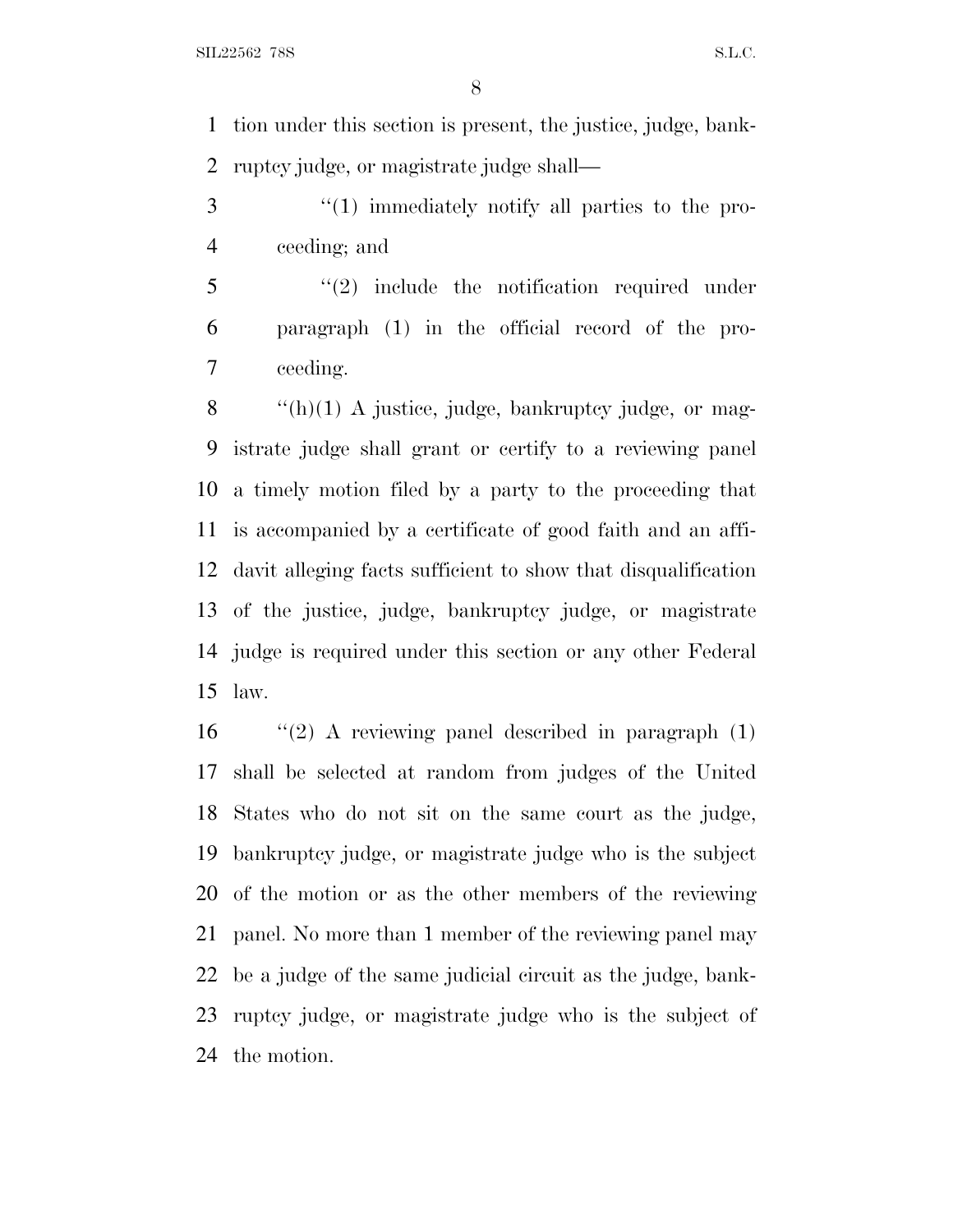''(3) The Supreme Court of the United States shall be the reviewing panel for a motion seeking to disqualify a justice.

 ''(i) The clerk of the applicable court shall publish timely notice on the website of the court of—

 "(1) any matter in which a justice, judge, bank- ruptcy judge, or magistrate judge of the United States disqualifies is disqualified under this section;  $\langle (2) \rangle$  in the case of any matter in which the re- viewing panel under subsection (h) rules on a motion to disqualify; and

12 ''(3) an explanation of each reason for the dis- qualification or ruling, which shall include a specific identification of each circumstance that resulted in disqualification.''.

#### **SEC. 4. CONFLICTS RELATED TO AMICI CURIAE.**

 (a) I<sup>N</sup> GENERAL.—Exception as provided in sub- section (b), the Supreme Court of the United States and the Judicial Conference of the United States shall pre- scribe rules of procedure in accordance with sections 2072 through 2074 of title 28, United States Code, for prohib- iting the filing of or striking an amicus brief that would result in the disqualification of a justice, judge, or mag-istrate judge.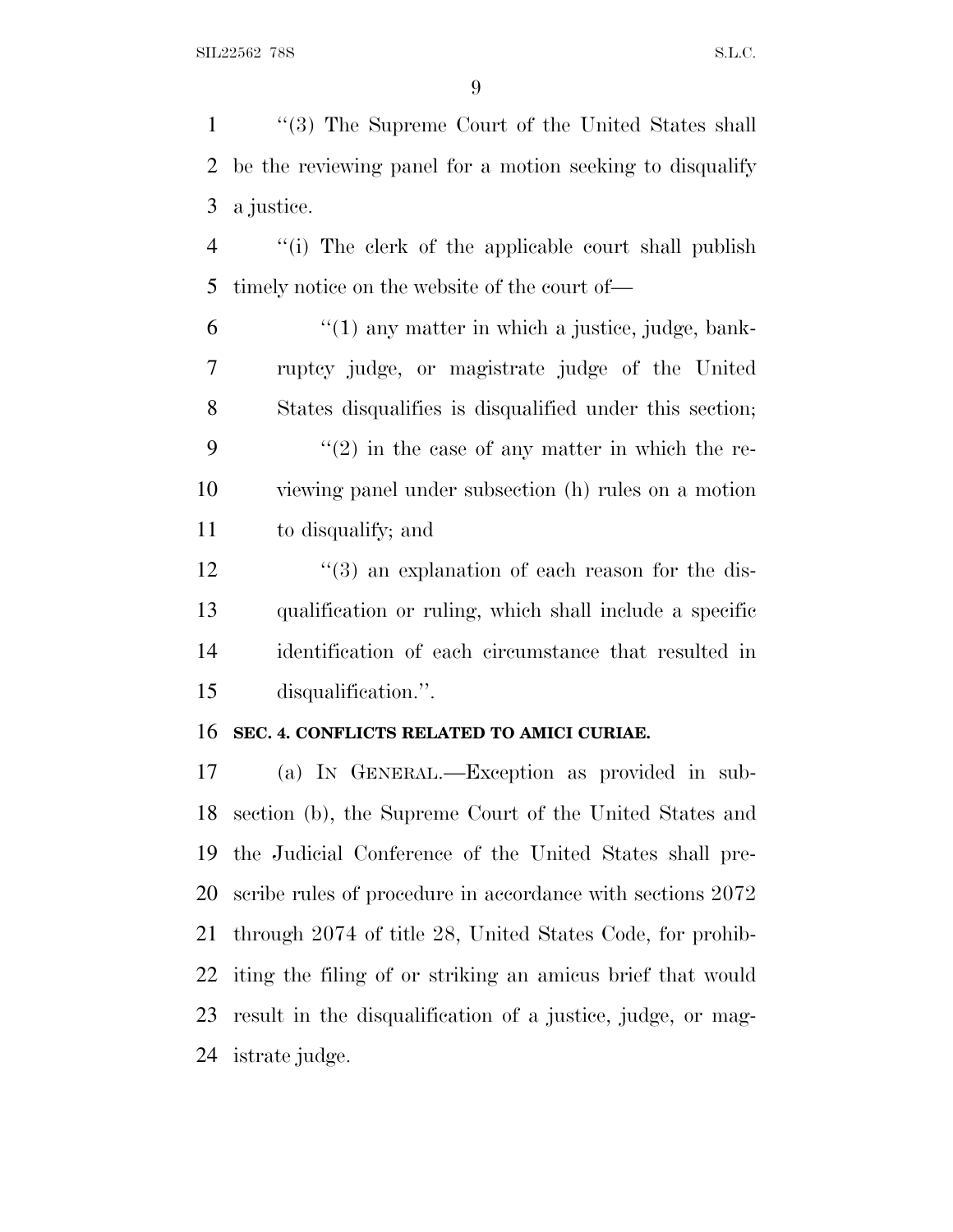(b) INITIAL TRANSMITTAL.—The Supreme Court of the United States shall transmit to Congress—

 (1) the proposed rules required under sub- section (a) not later than 180 days after the date of enactment of this Act; and

 (2) any rules in addition to those transmitted under paragraph (1) pursuant to section 2074 of 8 title 28, United States Code.

#### **SEC. 5. AMICUS DISCLOSURE.**

 (a) I<sup>N</sup> GENERAL.—Chapter 111 of title 28, United States Code, is amended by adding at the end the fol-lowing:

#### **''§ 1660. Disclosures related to amicus activities**

 ''(a) DEFINITION.—In this section, the term 'covered amicus' means any person, including any affiliate of the person, that files an amicus brief in a calendar year in the Supreme Court of the United States or a court of ap-peals of the United States.

19 "(b) DISCLOSURE.—

20 "(1) In GENERAL.—Any covered amicus that files an amicus brief in the Supreme Court of the United States or a court of appeals of the United States shall list in the amicus brief the name of any person who—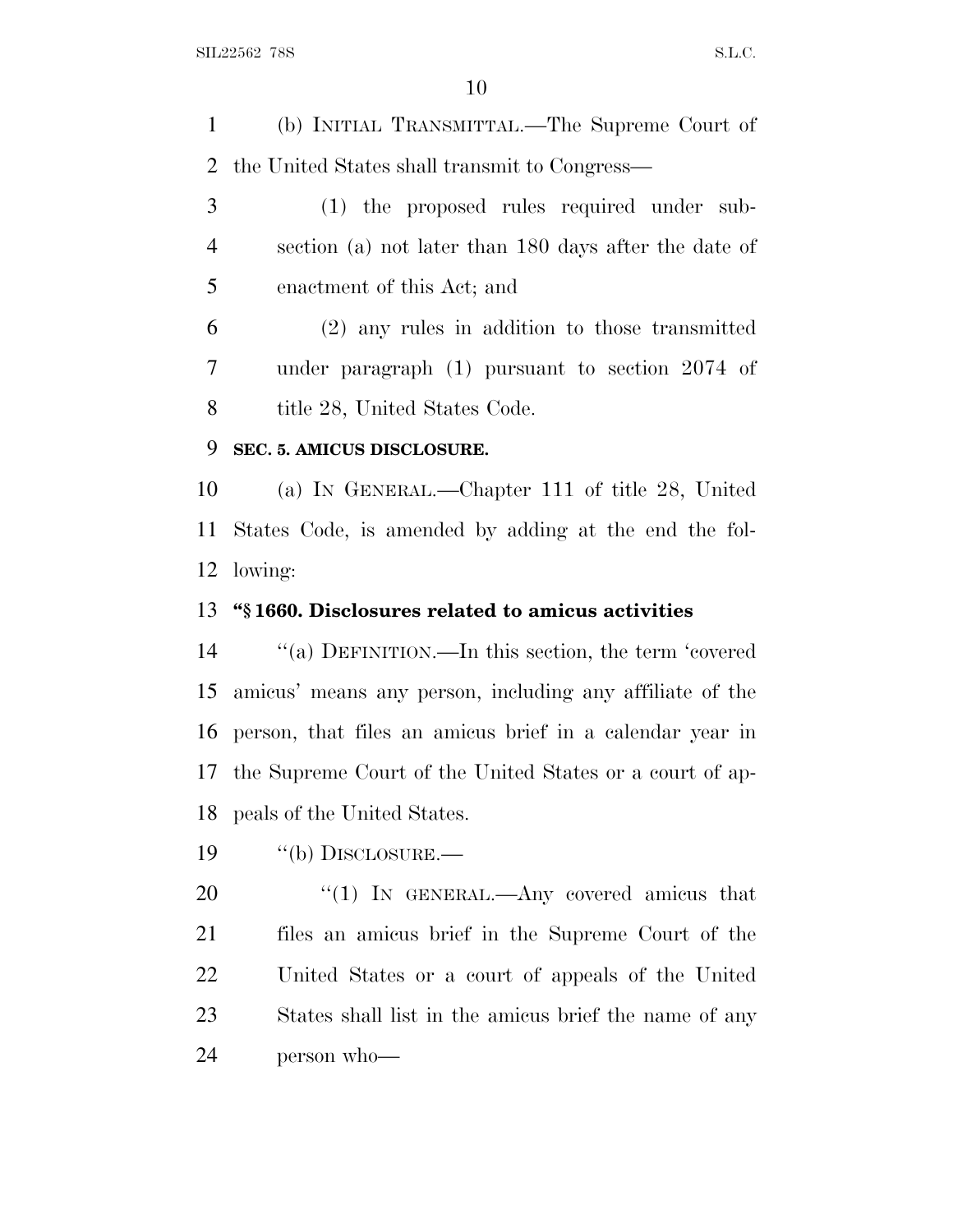| $\mathbf{1}$   | $\lq\lq$ contributed to the preparation or sub-           |
|----------------|-----------------------------------------------------------|
| $\overline{2}$ | mission of the amicus brief;                              |
| 3              | $\lq\lq$ contributed not less than 3 percent of           |
| $\overline{4}$ | the gross annual revenue of the covered amicus            |
| 5              | for the previous calendar year if the covered             |
| 6              | amicus is not an individual; or                           |
| $\overline{7}$ | "(C) contributed more than $$100,000$ to                  |
| 8              | the covered amicus in the previous calendar               |
| 9              | year.                                                     |
| 10             | " $(2)$ EXCEPTIONS.—The requirements of this              |
| 11             | subsection shall not apply to amounts received by a       |
| 12             | covered amicus described in paragraph (1) in com-         |
| 13             | mercial transactions in the ordinary course of any        |
| 14             | trade or business conducted by the covered amicus         |
| 15             | or in the form of investments (other than invest-         |
| 16             | ments by the principal shareholder in a limited li-       |
| 17             | ability corporation) in an organization if the            |
| 18             | amounts are unrelated to the amicus filing activities     |
| 19             | of the covered amicus.                                    |
| 20             | "(c) AUDIT.—The Comptroller General of the United         |
| 21             | States shall conduct an annual audit to ensure compliance |
| 22             | with this section.                                        |
| 23             | $\lq\lq (d)$<br>PROHIBITION ON PROVISION OF GIFTS OR      |
| 24             | TRAVEL BY COVERED AMICI TO JUDGES AND JUS-                |

TICES.—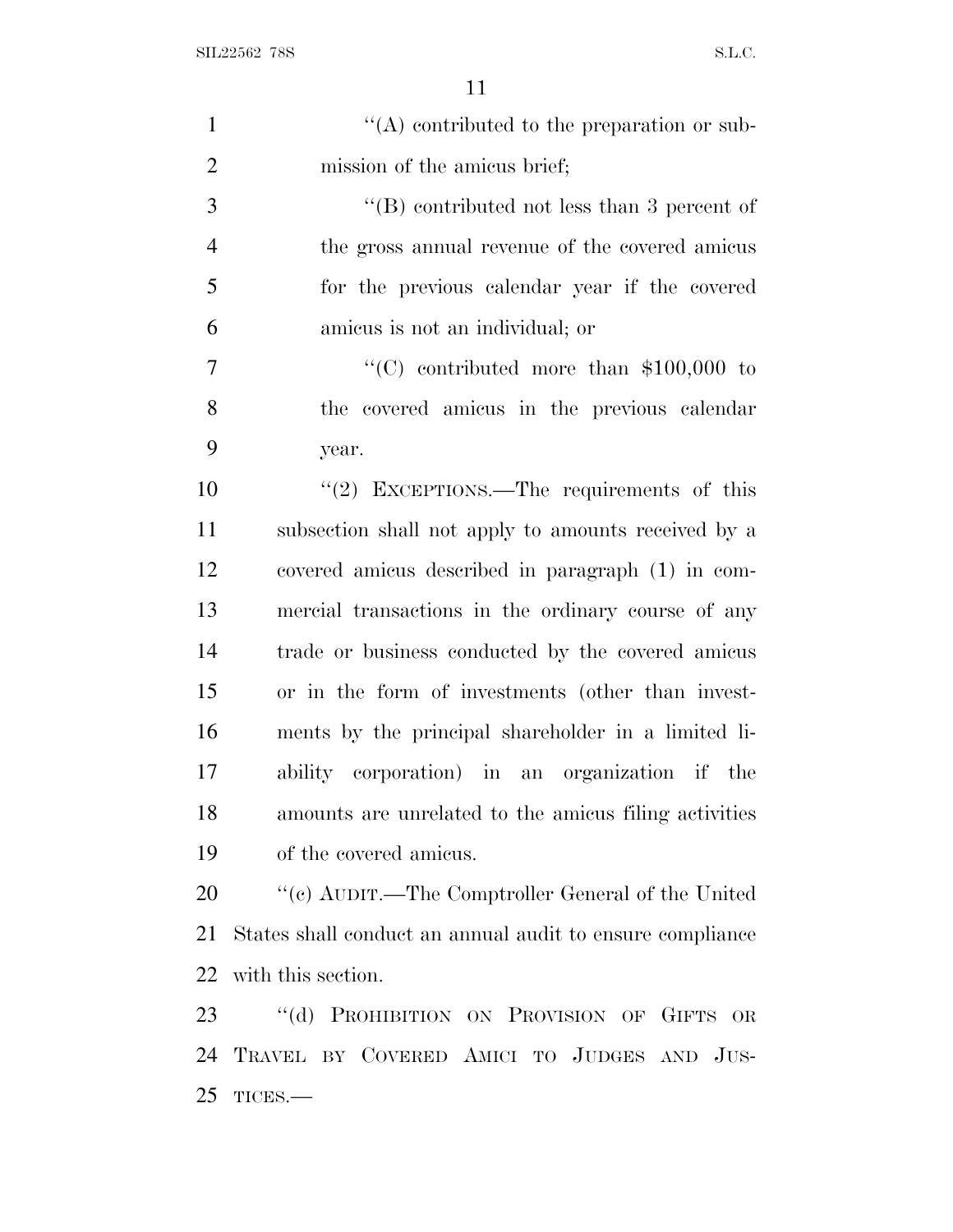| $\mathbf{1}$   | "(1) IN GENERAL.—Except as provided in para-                    |
|----------------|-----------------------------------------------------------------|
| $\overline{2}$ | graph (2), no covered amicus may make a gift or                 |
| 3              | provide travel to a judge of a court of appeals of the          |
| $\overline{4}$ | United States, the Chief Justice of the United                  |
| 5              | States, or an associate justice of the Supreme Court            |
| 6              | of the United States.                                           |
| 7              | "(2) REIMBURSEMENT FOR TRAVEL FOR AP-                           |
| 8              | PEARANCES AT ACCREDITED LAW SCHOOLS.-Para-                      |
| 9              | graph (1) shall not apply to reimbursement for trav-            |
| 10             | el for an appearance at an accredited law school.               |
| 11             | "(e) CIVIL FINES.—Whoever knowingly fails to com-               |
| 12             | ply with any provision of this section shall, upon proof of     |
| 13             | such knowing violation by a preponderance of the evi-           |
| 14             | dence, be subject to a civil fine of not more than $$200,000$ , |
| 15             | depending on the extent and gravity of the violation.           |
| 16             | "(f) RULES OF CONSTRUCTION.—                                    |
| 17             | "(1) CONSTITUTIONAL RIGHTS.—Nothing<br>$\operatorname{in}$      |
| 18             | this section shall be construed to prohibit or inter-           |
| 19             | fere with-                                                      |
| 20             | "(A) the right to petition the Government                       |
| 21             | for the redress of grievances;                                  |
| 22             | $\lq\lq (B)$ the right to express a personal opin-              |
| 23             | ion; or                                                         |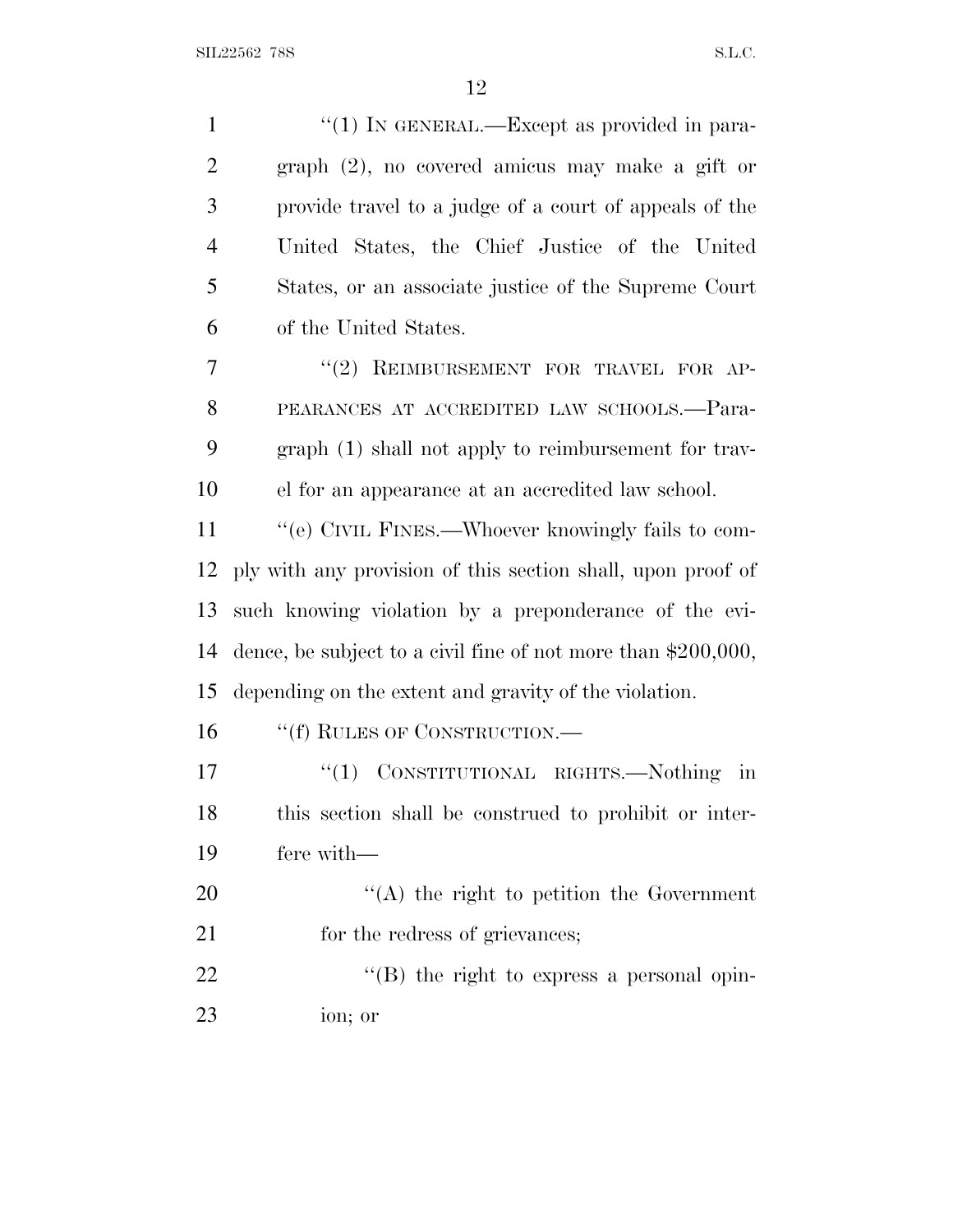| $\mathbf{1}$   | "(C) the right of association, protected by                  |
|----------------|--------------------------------------------------------------|
| $\overline{2}$ | the First Amendment to the Constitution of the               |
| 3              | United States.                                               |
| $\overline{4}$ | "(2) PROHIBITION OF ACTIVITIES.—Nothing in                   |
| 5              | this section shall be construed to prohibit, or to au-       |
| 6              | thorize any court to prohibit, amicus activities by          |
| 7              | any person or entity, regardless of whether such per-        |
| 8              | son or entity is in compliance with the requirements         |
| 9              | of this section.                                             |
| 10             | "(g) SEVERABILITY.—If any provision of this section,         |
| 11             | or the application thereof, is held invalid, the validity of |
| 12             | the remainder of this section and the application of such    |
| 13             | provision to other persons and circumstances shall not be    |
| 14             | affected thereby.".                                          |
| 15             | (b) TECHNICAL AND CONFORMING AMENDMENT.                      |
| 16             | The table of sections for chapter 111 of title 28, United    |
| 17             | States Code, is amended by adding at the end the fol-        |
| 18             | lowing:                                                      |
|                | "1660. Disclosures related to amicus activities.".           |
| 19             | SEC. 6. JUDICIAL TRAVEL.                                     |
| 20             | DISCLOSURES REGARDING TRAVEL-RELATED<br>(a)                  |
| 21             | REIMBURSEMENTS.                                              |
| 22             | (1) IN GENERAL.—Section $102(a)(2)(B)$ of the                |
| 23             | Ethics in Government Act of 1978 (5 U.S.C. App.)             |

is amended—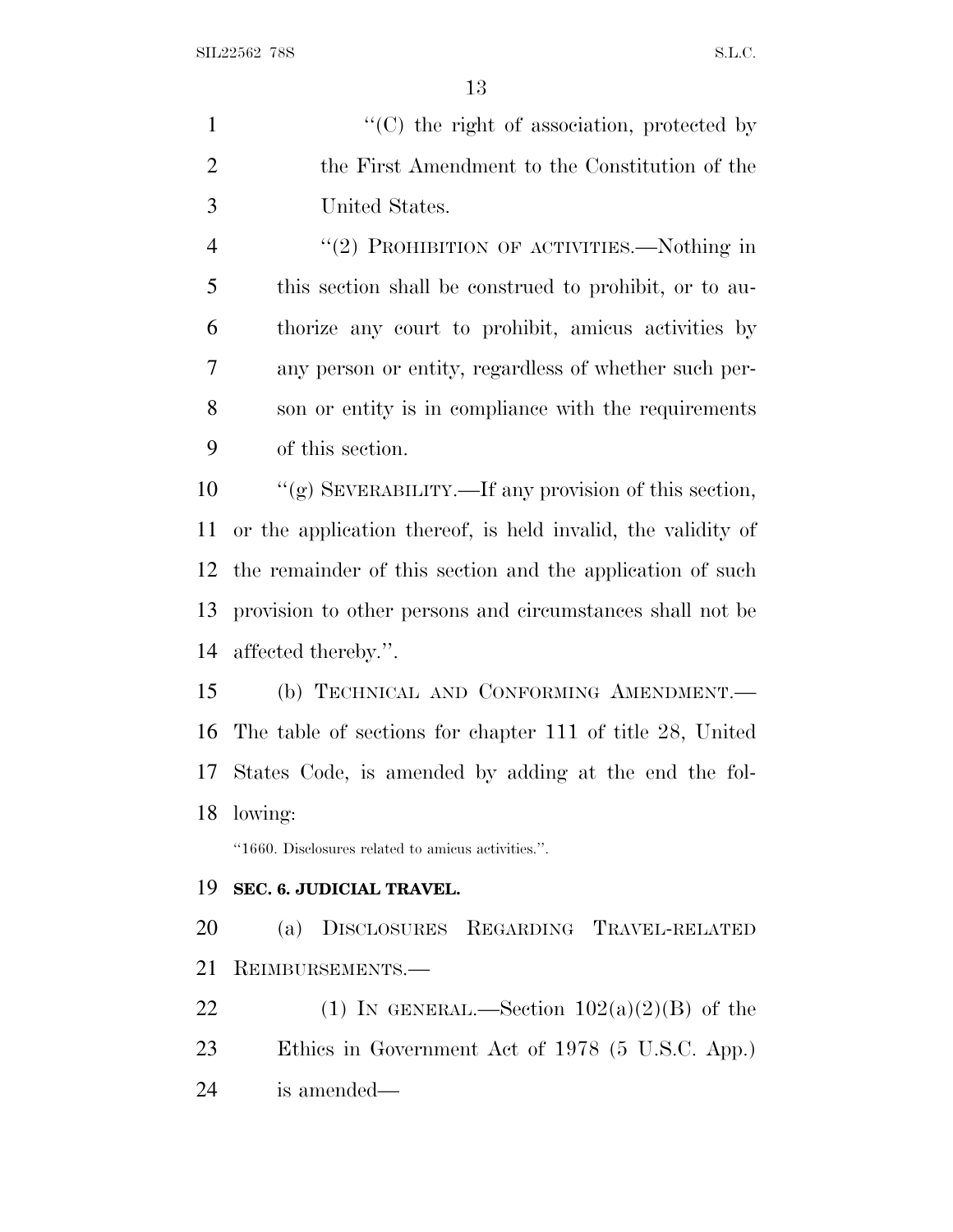SIL22562 78S S.L.C.

| $\mathbf{1}$   | (A) by striking "source and a brief" and                       |
|----------------|----------------------------------------------------------------|
| $\overline{2}$ | inserting "source, and a brief";                               |
| 3              | $(B)$ by inserting ", including the value,"                    |
| $\overline{4}$ | before "of reimbursements"; and                                |
| 5              | (C) by striking "greater and received" and                     |
| 6              | inserting "greater, received".                                 |
| 7              | (2) PERIODIC REPORTS.—Section 103 of the                       |
| 8              | Ethics in Government Act of 1978 (5 U.S.C. App.)               |
| 9              | is amended by adding at the end the following:                 |
| 10             | " $(m)(1)$ Not later than 30 days after completing trav-       |
| 11             | el in connection with which a judicial officer receives, or    |
| 12             | will receive, a reimbursement required to be reported          |
| 13             | under section $102(a)(2)(B)$ , the judicial officer shall file |
| 14             | a report regarding the reimbursement.                          |
| 15             | $\lq(2)$ The Administrative Office of the United States        |
|                | 16 Courts shall publish on a website of the Federal judiciary  |
|                | 17 each report filed under paragraph (1).".                    |
| 18             | (b) DEFINITION OF PERSONAL HOSPITALITY OF AN                   |
| 19             | INDIVIDUAL.—                                                   |
| 20             | (1) IN GENERAL.—Section $109(14)$ of the Eth-                  |
| 21             | ics in Government Act of 1978 (5 U.S.C. App.) is               |
| 22             | amended—                                                       |
| 23             | (A) by striking "any individual" means"                        |
| 24             | and inserting the following: "an individual'—                  |
| 25             | $\lq\lq$ means";                                               |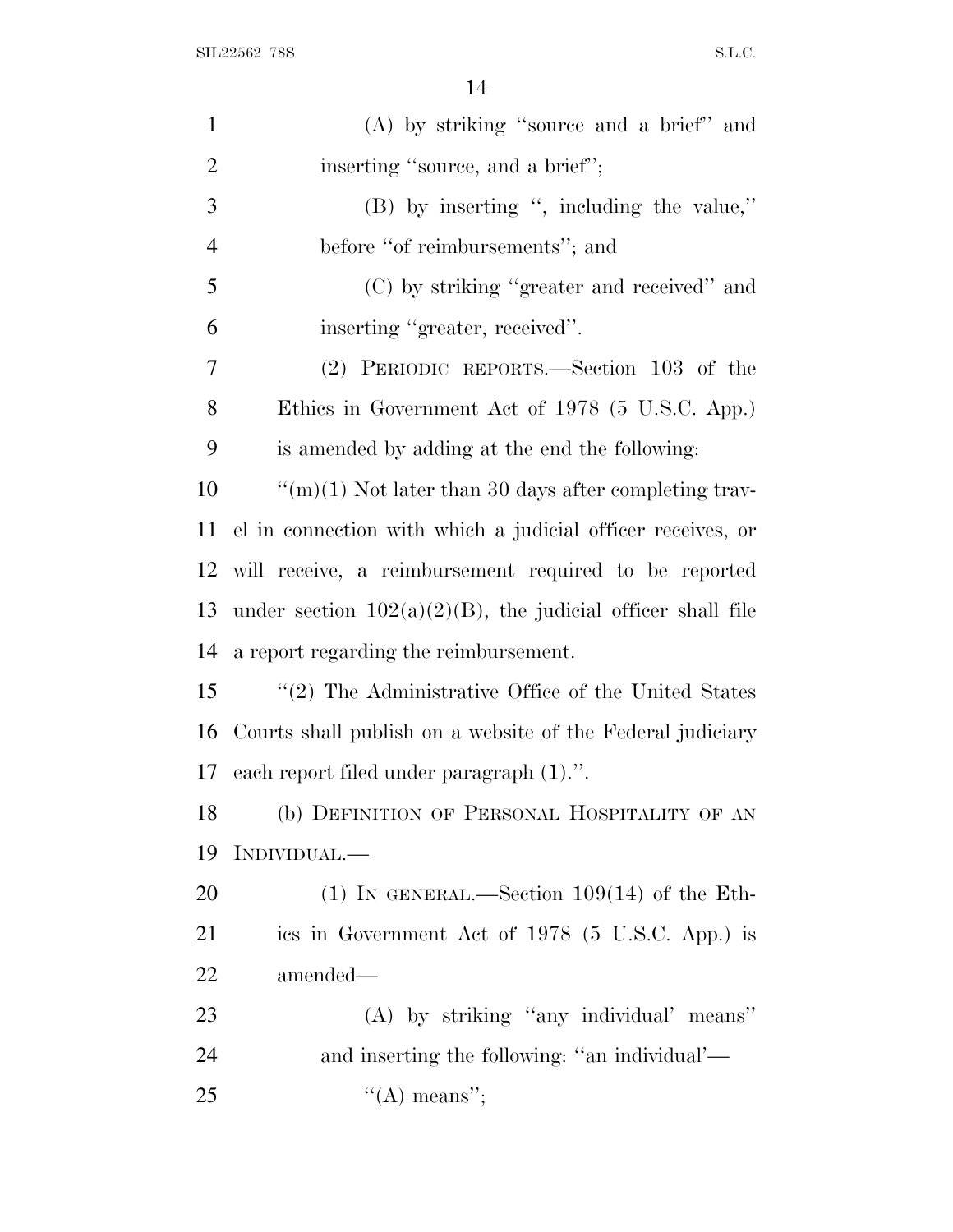| $\mathbf{1}$   | $(B)$ in subparagraph $(A)$ (as so des-           |
|----------------|---------------------------------------------------|
| $\overline{2}$ | ignated)—                                         |
| 3              | (i) by striking "his family" each place           |
| $\overline{4}$ | it appears and inserting "the family of the       |
| 5              | individual"; and                                  |
| 6              | (ii) by adding "and" after the semi-              |
| 7              | colon; and                                        |
| 8              |                                                   |
|                | (C) by adding at the end the following:           |
| 9              | $\lq\lq$ with respect to a judicial officer, does |
| 10             | not include—                                      |
| 11             | "(i) private travel on a boat or air-             |
| 12             | plane owned by an individual if that travel       |
| 13             | is substituting for commercial transpor-          |
| 14             | tation;                                           |
| 15             | "(ii) any food, lodging, or entertain-            |
| 16             | ment provided by an individual who has            |
| 17             | (or owns or controls an entity that has) a        |
| 18             | matter pending before the court on which          |
| 19             | the judicial officer serves or before a court     |
| 20             | the decisions of which may be appealed to         |
| 21             | the court on which the judicial officer           |
| 22             | serves;                                           |
| 23             | "(iii) lodging at a residence or other            |
| 24             | property that is rented to others by the in-      |
| 25             | dividual providing the hospitality;               |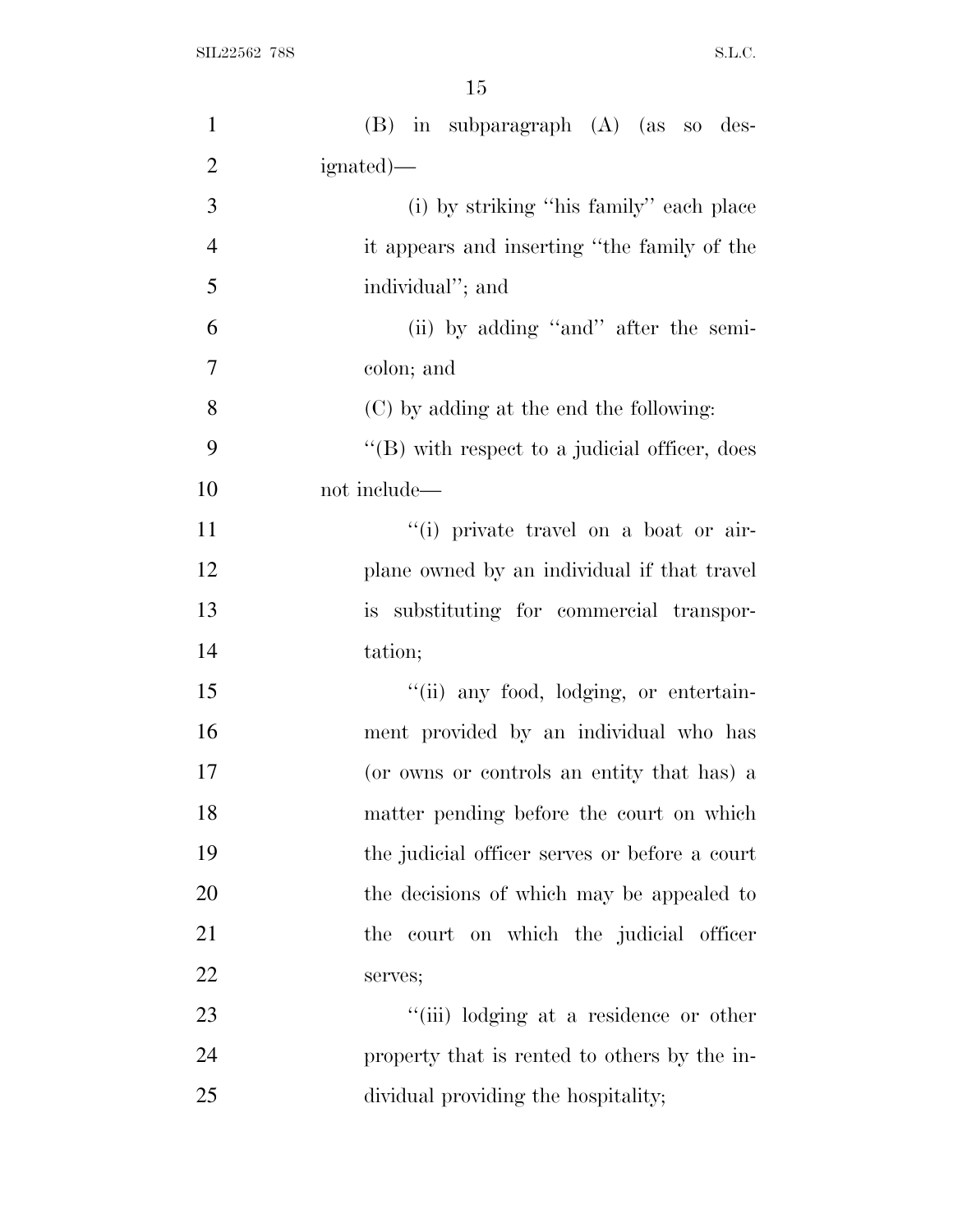| $\mathbf{1}$   | "(iv) hospitality provided by an indi-           |
|----------------|--------------------------------------------------|
| $\overline{2}$ | vidual at-                                       |
| 3              | "(I) a restaurant, nightclub, re-                |
| $\overline{4}$ | sort, hotel, or other commercial estab-          |
| 5              | lishment; or                                     |
| 6              | $\lq\lq$ (II) a private club of which the        |
| 7              | individual is a paying member;                   |
| 8              | "(v) hospitality extended by an indi-            |
| 9              | vidual, the cost of which is paid for by a       |
| 10             | corporation or organization, including a         |
| 11             | corporation or organization that is not less     |
| 12             | than 10-percent owned by the individual;         |
| 13             | <b>or</b>                                        |
| 14             | "(vi) hospitality extended by an indi-           |
| 15             | vidual, the cost of which is reimbursed to       |
| 16             | the individual by any third party.".             |
| 17             | (2) CERTIFICATION REGARDING LACK OF REIM-        |
| 18             | BURSEMENT.—Section $102(a)(2)$ of the Ethics in  |
| 19             | Government Act of 1978 (5 U.S.C. App.) is amend- |
| 20             | $ed$ —                                           |
| 21             | $(A)$ in subparagraph $(A)$ , by striking "The   |
| 22             | identity" and inserting "Subject to subpara-     |
| 23             | graphs $(C)$ and $(D)$ , the identity"; and      |
| 24             | (B) by adding at the end the following:          |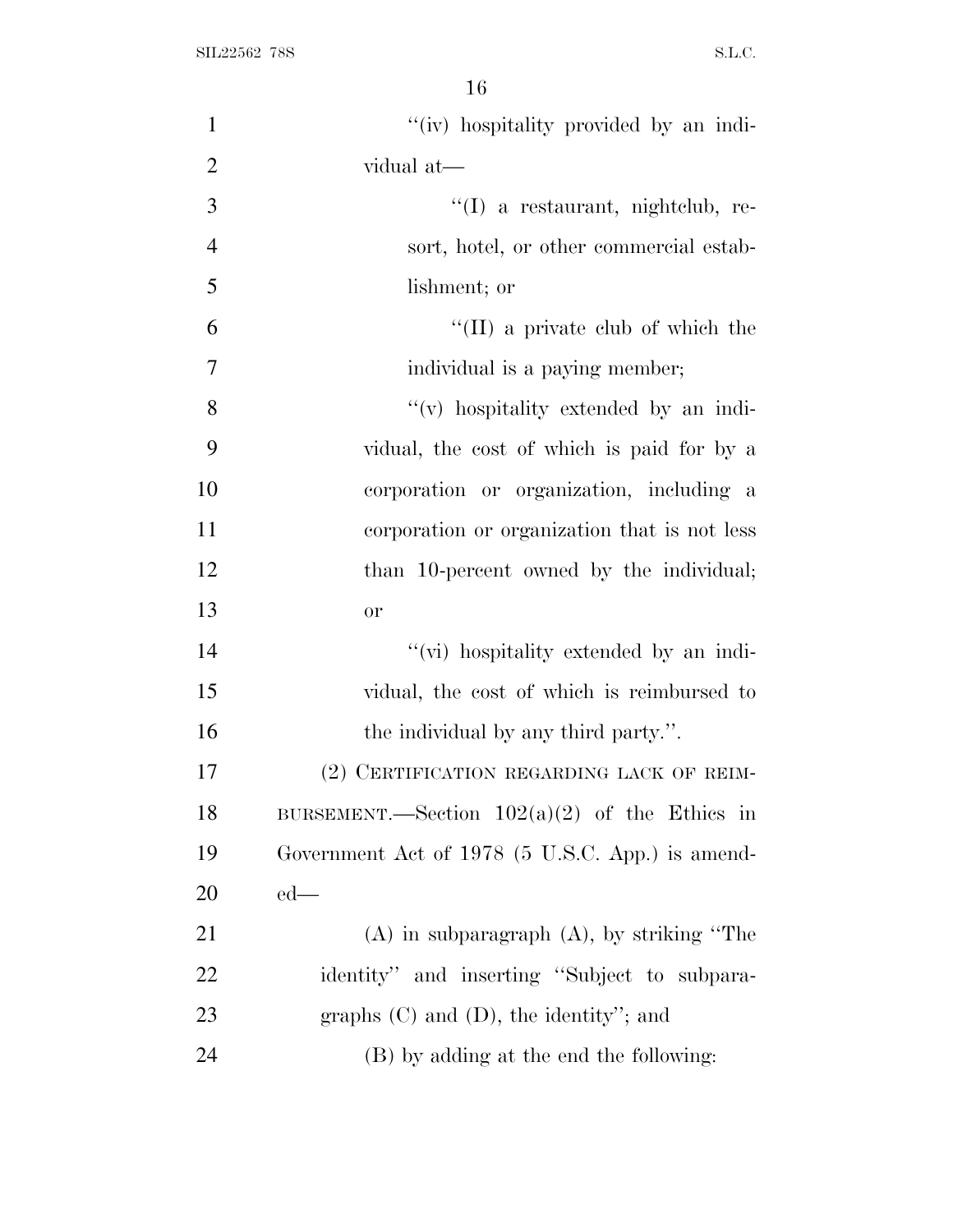$\text{``(D) A judicial officer who receives food,}$  lodging, or entertainment that is exempted under subparagraph (A) from being reported as being food, lodging, or entertainment received as personal hospitality of an individual shall in- clude in the report covering the period during which the food, lodging, or entertainment was received a certification that the cost of the food, lodging, or entertainment was not reimbursed by any third party.''.

# **SEC. 7. FINANCIAL CONFLICTS OF INTEREST.**

 Section 208 of title 18, United States Code, is amended by inserting after ''Government employee,'', ''or an officer or employee of the judicial branch of the United States Government,''.

# **SEC. 8. VIDEO RECORDING OF COURT PROCEEDINGS.**

(a) COURTS OF APPEALS.—

 (1) IN GENERAL.—Chapter 3 of title 28, United States Code, is amended by adding at the end the following:

 **''§ 50. Internet publication of certain video record-ings**

23 "(a) IN GENERAL.—The open proceedings of each hearing of a court of appeals shall be made available by video for public transmission over the internet—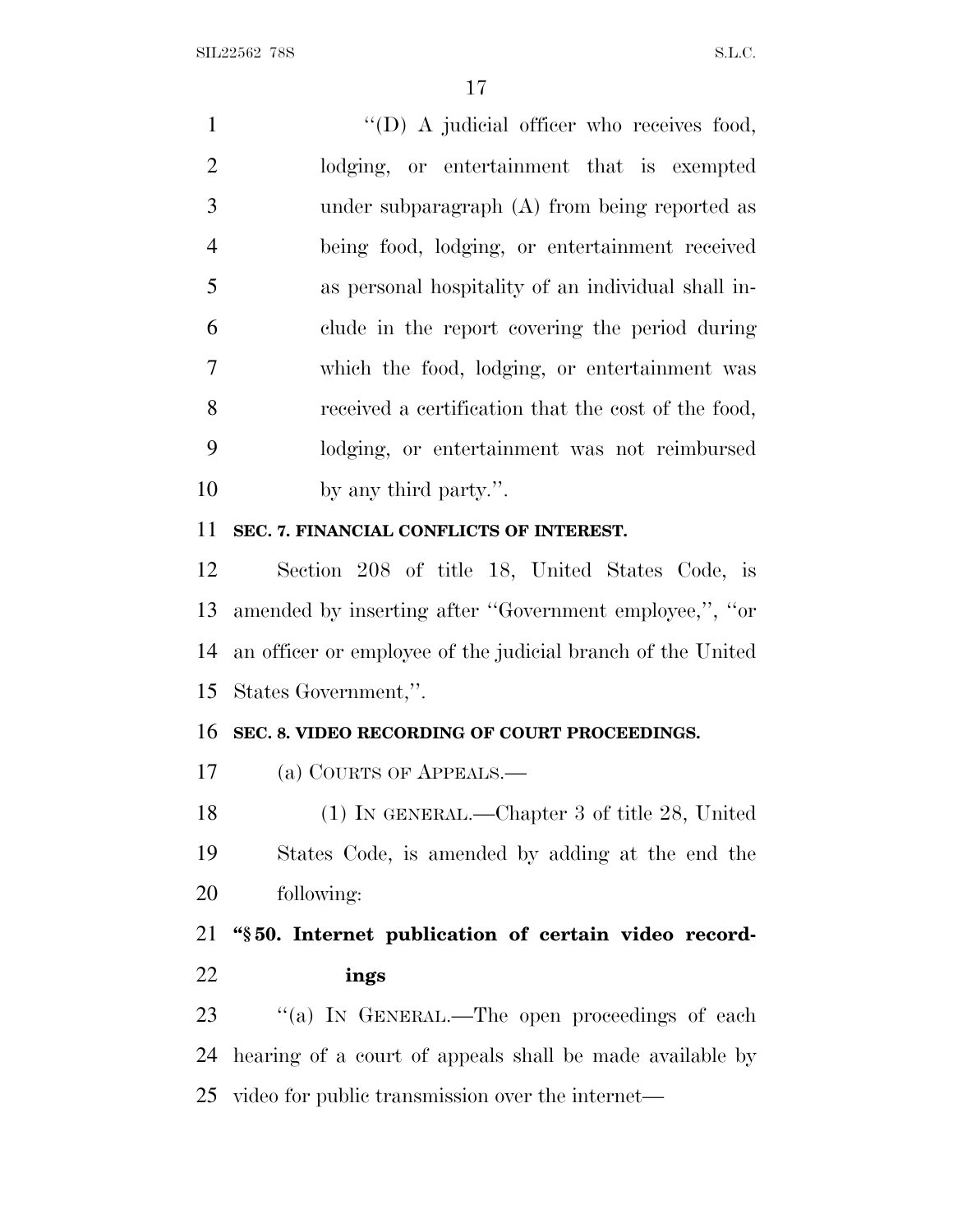| $\mathbf{1}$   | $f(1)$ to the extent practicable, in real time dur-       |
|----------------|-----------------------------------------------------------|
| 2              | ing such hearing; and                                     |
| 3              | $\lq(2)$ for not fewer than 5 years after the date        |
| $\overline{4}$ | on which the hearing concludes.                           |
| 5              | "(b) COPYRIGHT PROTECTION NOT AVAILABLE.—An               |
| 6              | audio or video recording created pursuant to the require- |
| 7              | ment under this section shall be considered a work of the |
| 8              | United States Government for purposes of section 105 of   |
| 9              | title $17$ .".                                            |
| 10             | (2)<br>TECHNICAL AND CONFORMING<br>AMEND-                 |
| 11             | MENT.—The table of sections for chapter 3 of title        |
| 12             | 28, United States Code, is amended by adding at           |
| 13             | the end the following:                                    |
|                | "50. Internet publication of certain video recordings.".  |
| 14             | (b) SUPREME COURT OF THE UNITED STATES.—                  |
| 15             | (1) IN GENERAL.—Chapter 1 of title 28, United             |
| 16             | States Code, is amended by adding at the end the          |
| 17             | following:                                                |
| 18             | "§7. Internet publication of certain video recordings     |
| 19             | "(a) IN GENERAL.—Each oral argument and reading           |
| 20             | of an opinion before the Supreme Court of the United      |
| 21             | States shall be made available by video for public trans- |
| 22             | mission over the internet—                                |
| 23             | $\lq(1)$ on the day of such oral argument and             |
| 24             | reading; and                                              |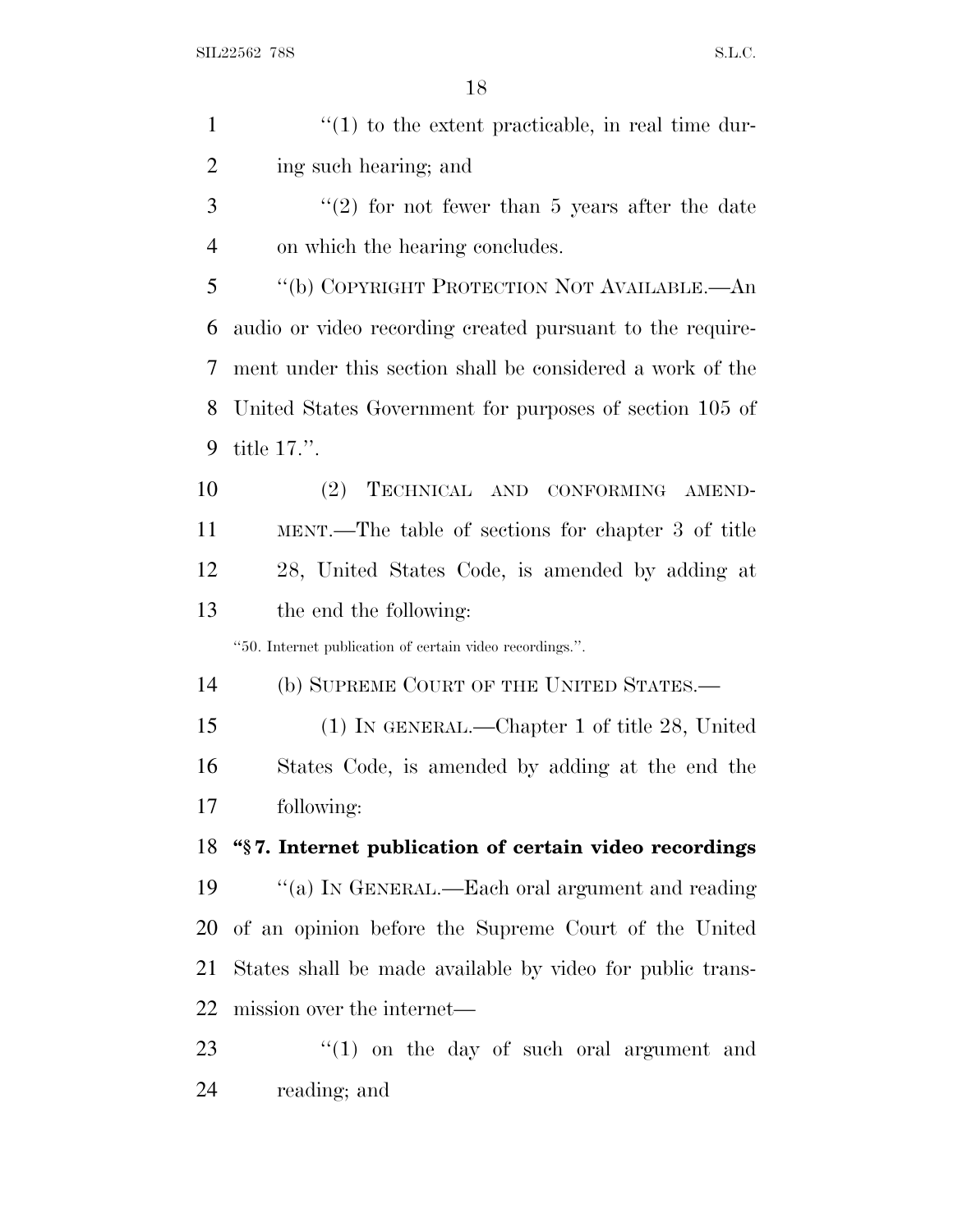$\mathcal{L}(2)$  in real time during such oral argument and opinion reading.

 ''(b) COPYRIGHT PROTECTION NOT AVAILABLE.—An recording created pursuant to the requirement under this section shall be considered a work of the United States Government for purposes of section 105 of title 17.''.

 (2) TECHNICAL AND CONFORMING AMEND- MENT.—The table of sections for chapter 1 of title 28, United States Code, is amended by adding at the end the following:

''7. Internet publication of certain video recordings.''.

#### **SEC. 9. RESTRICTIONS ON SEALED COURT FILINGS.**

 (a) I<sup>N</sup> GENERAL.—Chapter 111 of title 28, United States Code, as amended by section 5 of this Act, is amended by adding at the end the following:

# **''§ 1661. Restrictions on sealing judicial records**

 ''(a) I<sup>N</sup> GENERAL.—Unless otherwise provided by law, no court may seal any judicial record or any part of a judicial record unless—

 ''(1) the court finds that a compelling interest justifies abridging the right of public access to the 21 judicial record or the part of the judicial record;

  $\qquad$   $\qquad$   $(2)$  the findings and conclusions of the court are specific to each judicial record or each part of a judicial record;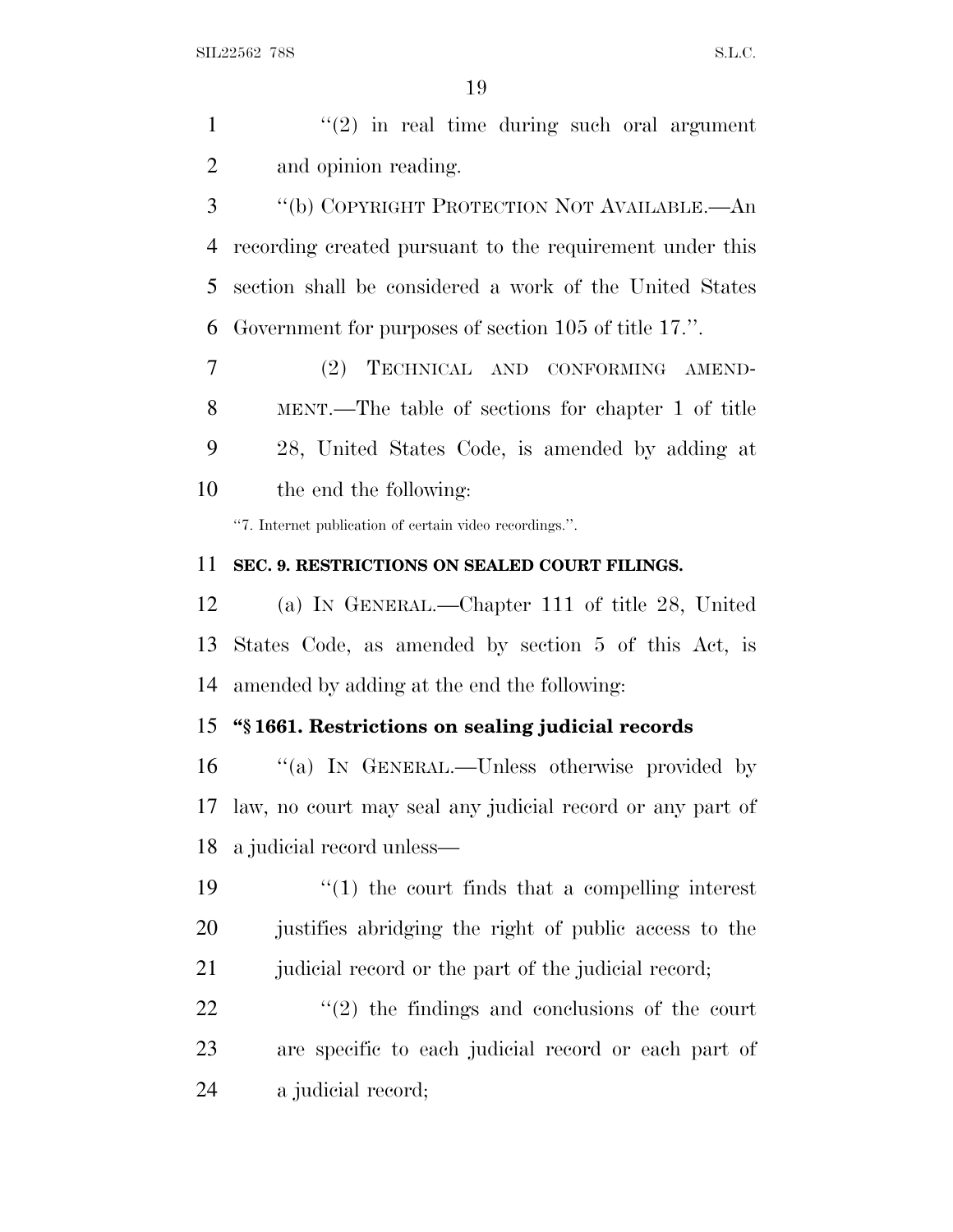| $\mathbf{1}$   | $(3)$ the seal is narrowly tailored and lasts no       |
|----------------|--------------------------------------------------------|
| $\overline{2}$ | longer than necessary; and                             |
| 3              | $(4)$ the public has been given notice and op-         |
| $\overline{4}$ | portunity to challenge the seal.                       |
| 5              | $\lq\lq(b)$ RULES.—                                    |
| 6              | "(1) IN GENERAL.—Except as provided in para-           |
| 7              | graph (2), the Supreme Court of the United States      |
| 8              | and the Judicial Conference of the United States       |
| 9              | shall prescribe rules of procedure in accordance with  |
| 10             | sections 2072 through 2074 to ensure that disin-       |
| 11             | terested members of the public have a simplified and   |
| 12             | in expensive process to contest a motion to seal a ju- |
| 13             | dicial record, to appeal an order sealing a judicial   |
| 14             | record, and to request that a judicial record be un-   |
| 15             | sealed. No local rule of procedure may be less pro-    |
| 16             | tective of the right of public access to judicial      |
| 17             | records than the rules prescribed under this sub-      |
| 18             | section. Such rules shall be prescribed and submitted  |
| 19             | to the Congress pursuant to sections.                  |
| 20             | "(2) INITIAL TRANSMITTAL.—The Supreme                  |
| 21             | Court of the United States shall transmit to Con-      |
| 22             | $gress$ —                                              |
| 23             | "(A) the proposed rules required under                 |
| 24             | paragraph (1) not later than 1 year after the          |
| 25             | date of enactment of this section; and                 |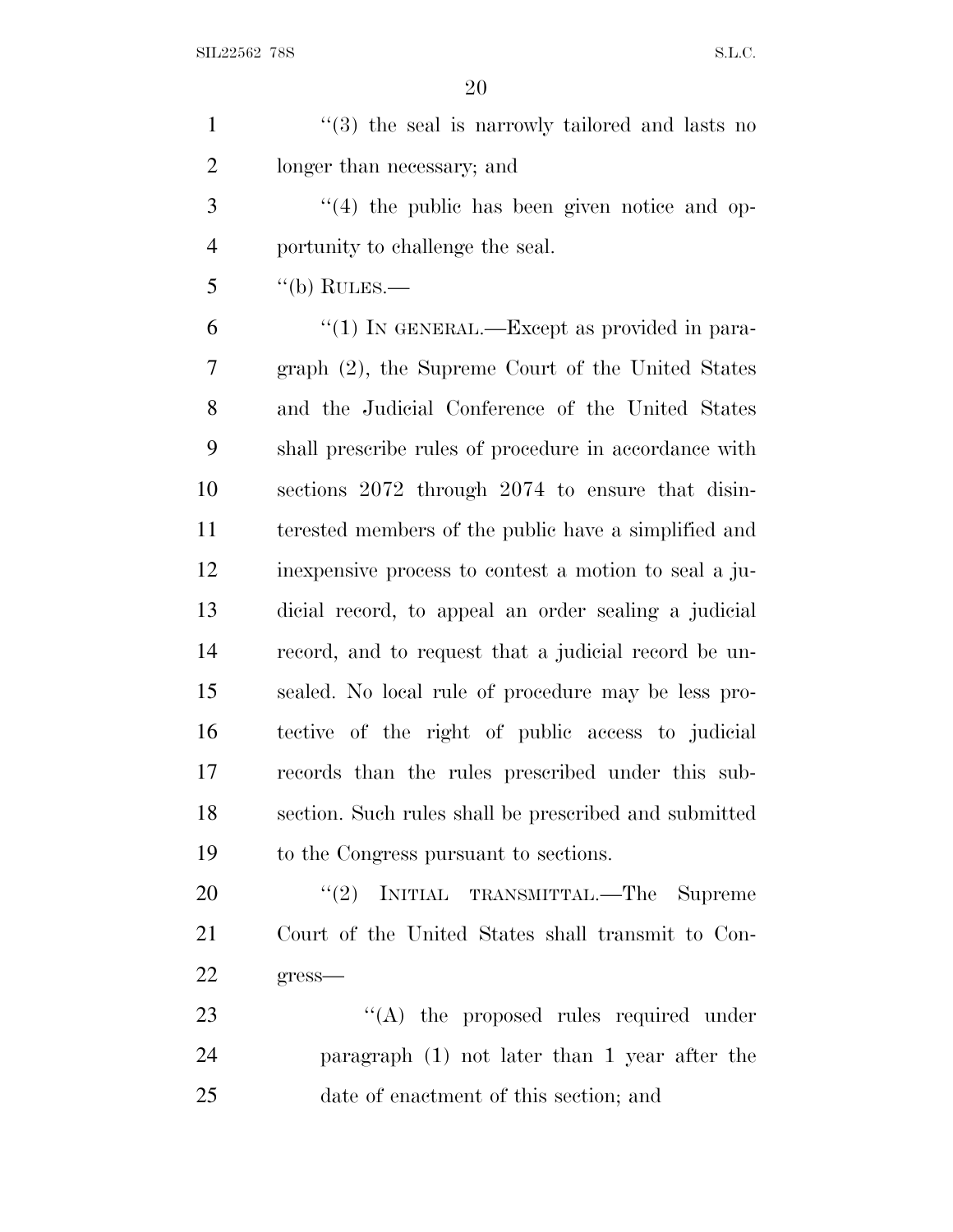| $\mathbf{1}$   | $\lq\lq$ (B) any rules in addition to those trans-            |
|----------------|---------------------------------------------------------------|
| $\overline{2}$ | mitted under paragraph (1) pursuant to section                |
| 3              | 2074 of title 28, United States Code.                         |
| $\overline{4}$ | "(c) RULES OF CONSTRUCTION.—Nothing in this                   |
| 5              | section may be construed to-                                  |
| 6              | $\lq(1)$ abolish, diminish, or infringe upon any              |
| 7              | right, responsibility, or remedy provided by the Con-         |
| 8              | stitution of the United States or any other law;              |
| 9              | $"(2)$ relieve a court of any part of the inde-               |
| 10             | pendent duty of the court to enforce the right of             |
| 11             | public access to judicial records;                            |
| 12             | $\cdot\cdot\cdot(3)$ abrogate any rule of law that is more or |
| 13             | additionally protective of the right of public access         |
| 14             | to judicial records.".                                        |
| 15             | (b) TECHNICAL AND CONFORMING AMENDMENT.-                      |
| 16             | The table of sections for chapter 111 of title 28, United     |
| 17             | States Code, as amended by section 5 of this Act, is          |
| 18             | amended by adding at the end the following:                   |
|                | "1661. Restrictions on sealing judicial records.".            |
| 19             | SEC. 10. STUDIES BY THE FEDERAL JUDICIAL CENTER.              |
| 20             | (a) IN GENERAL.—Not later than December 31,                   |
| 21             | 2022, and every other year thereafter, the Federal Judi-      |
| 22             | cial Center shall conduct a study of the extent of compli-    |
| 23             | ance or noncompliance with the requirements of sections       |
| 24             | 144 and 455 of title 28, United States Code, as amended       |
| 25             | by section 3 of this Act.                                     |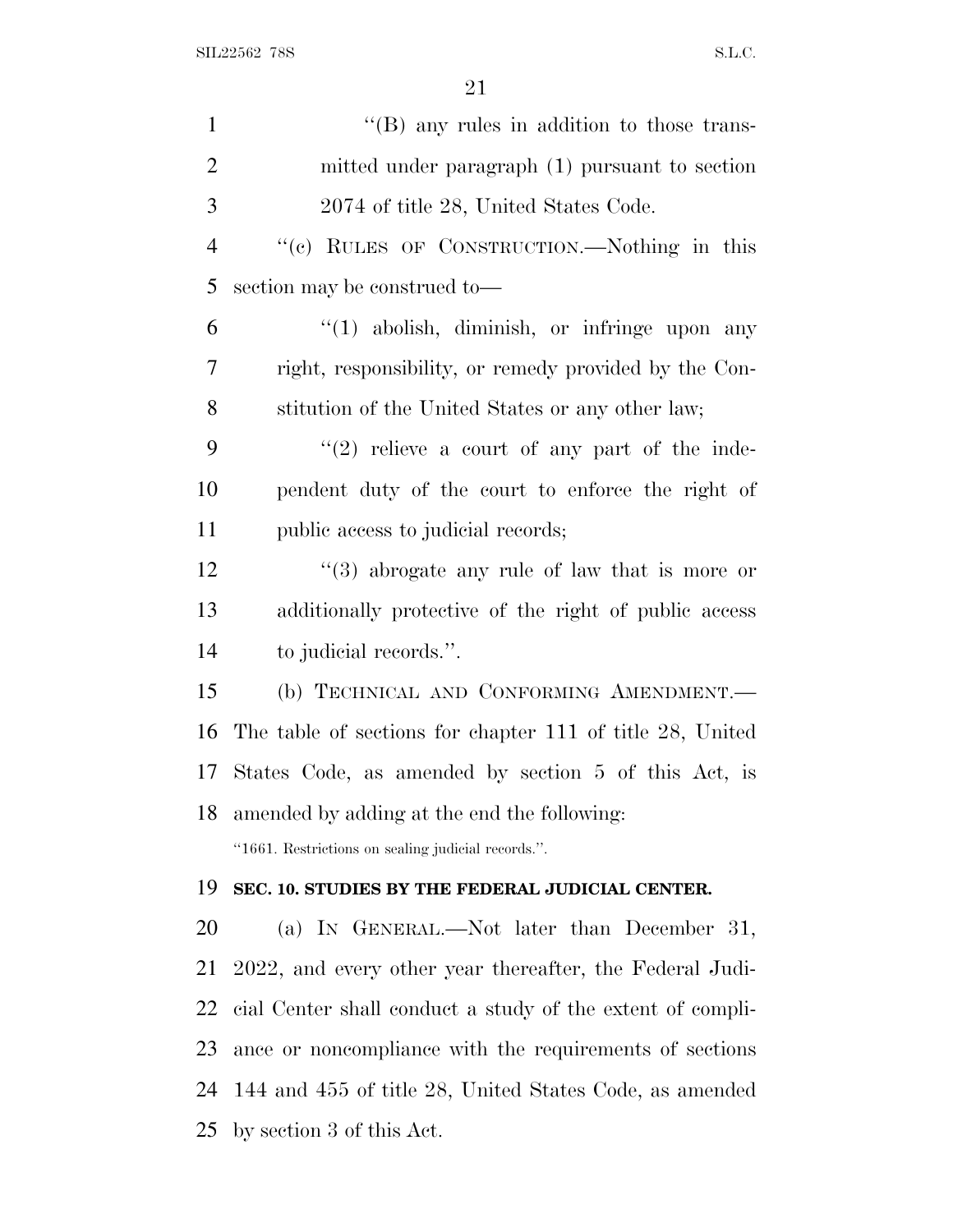| 1              | (b) REPORTS TO CONGRESS.-Not later than April            |
|----------------|----------------------------------------------------------|
| 2              | 1 of each year following the completion of the study re- |
| 3              | quired under subsection (a)—                             |
| $\overline{4}$ | (1) the Federal Judicial Center—                         |
| 5              | (A) shall submit to Congress a report con-               |
| 6              | taining the findings of the study; and                   |
| 7              | (B) may submit to Congress recommenda-                   |
| 8              | tions to improve the compliance by the Federal           |
| 9              | judiciary with the requirements of sections 144          |
| 10             | and 455 of title 28, United States Code, as              |
| 11             | amended by section 3 of this Act; and                    |
| 12             | (2) the Comptroller General of the United                |
| 13             | States shall submit to Congress a report containing      |
| 14             | an evaluation of the methodology and findings of the     |
| 15             | study.                                                   |
| 16             | (c) FACILITATION OF STUDIES. In order to facili-         |
| 17             | tate the studies required under subsection $(a)$ —       |
| 18             | (1) the Judicial Conference of the United                |
| 19             | States shall maintain a record of each instance in       |
| 20             | which a justice, judge, bankruptcy judge, or mag-        |
| 21             | istrate judge was not assigned to a case due to po-      |
| 22             | tential or actual conflicts indicated on a conflicts     |
| 23             | sheet; and                                               |
| 24             | (2) the clerk of each court shall maintain and           |
| 25             | include in the relevant case docket a record of each     |